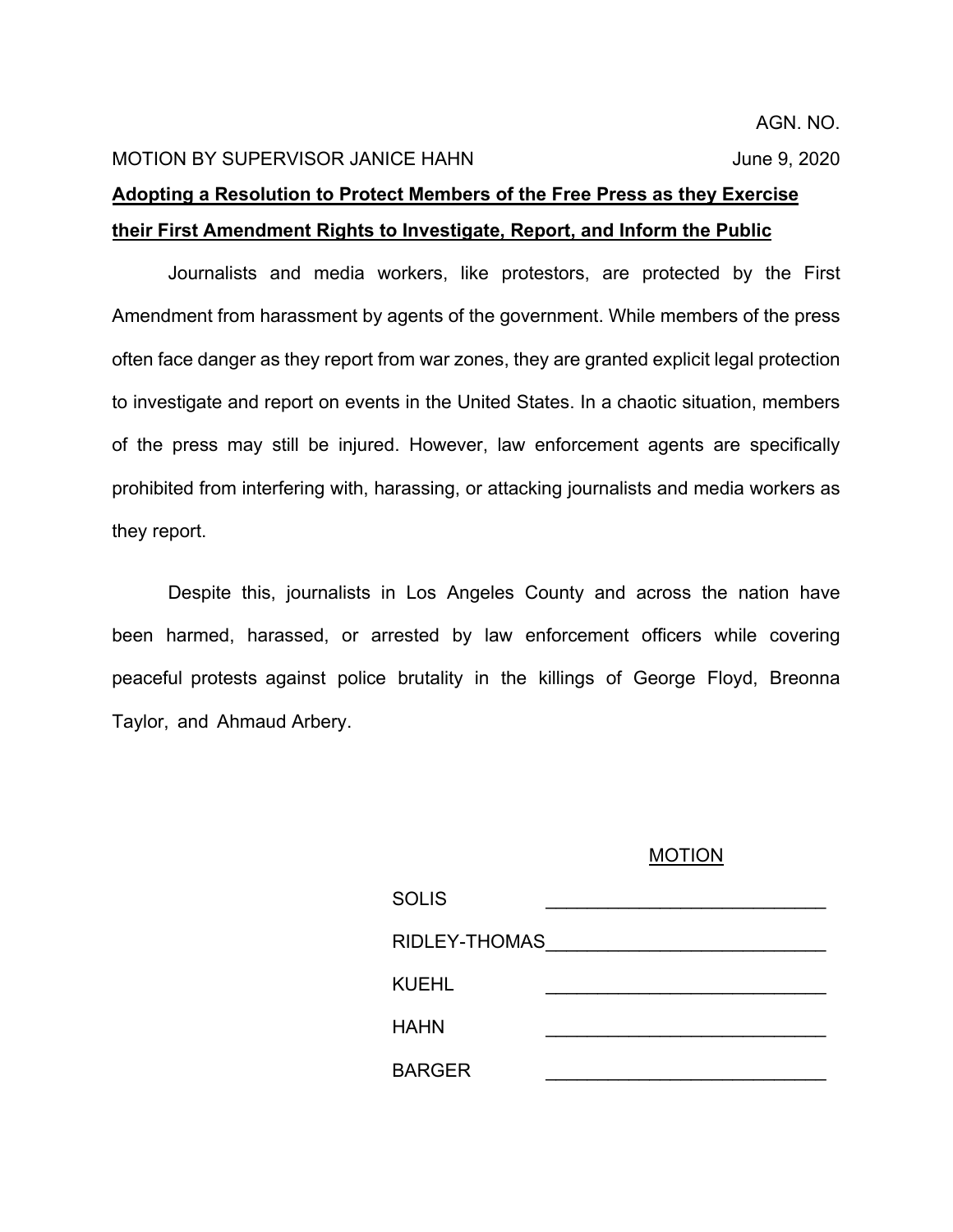**I THEREFORE MOVE** that the Board of Supervisors adopt the attached resolution that:

- 1. Asserts that journalists and members of the media can and should exercise their First Amendment right to investigate, report, and inform the public free from interference;
- 2. Opposes the targeting, harassment, use of excessive force, and arrest of members of the free press by the Los Angeles County Sheriff's Department, Los Angeles Police Department, or any other law enforcement agency in Los Angeles County.

# # #

JH: kc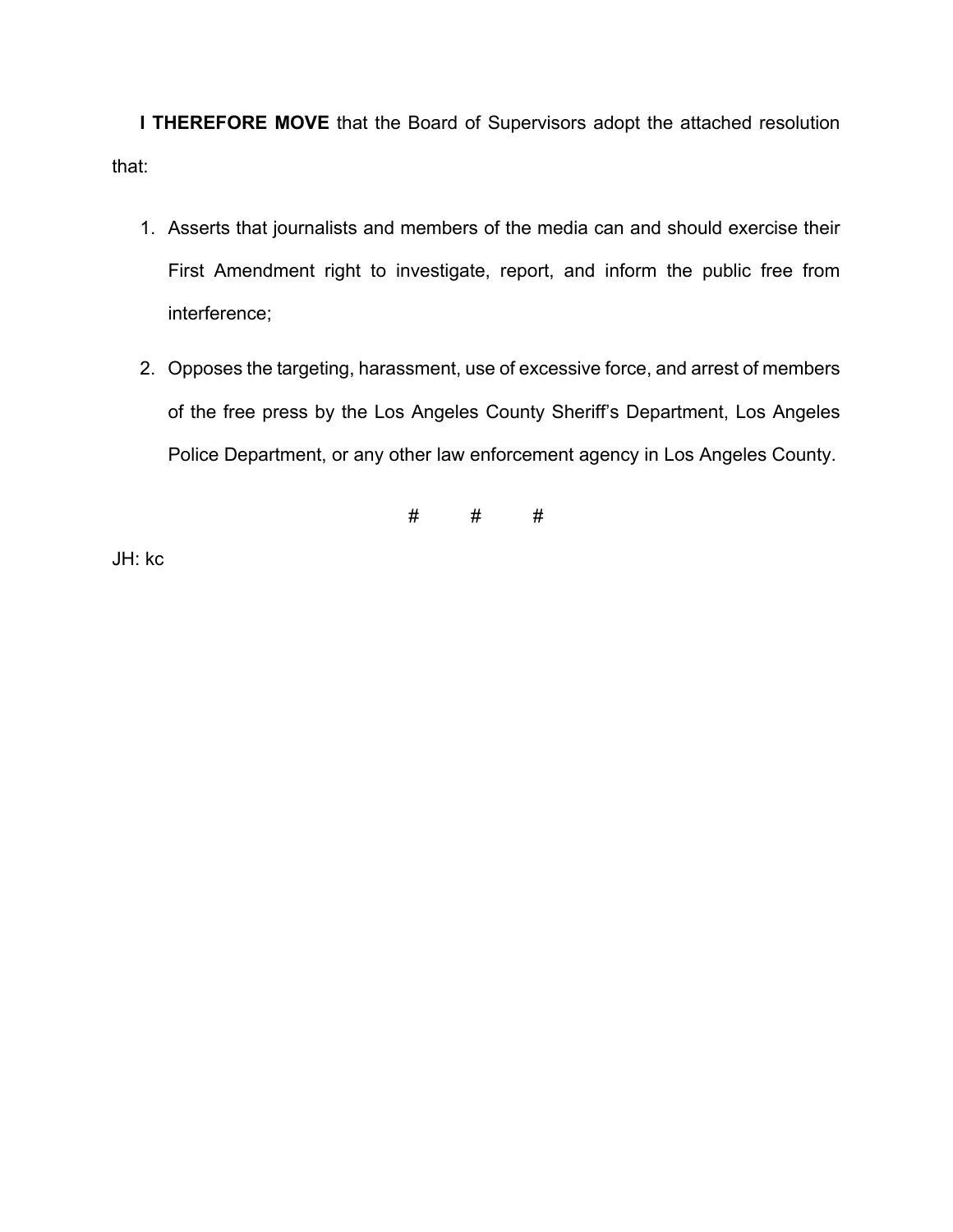## **A RESOLUTION OF THE BOARD OF SUPERVISORS OF THE COUNTY OF LOS ANGELES TO PROTECT OUR FREE PRESS FROM HARASSMENT, INTIMIDATION, AND VIOLENCE**

WHEREAS, the County of Los Angeles and its residents are protected in their First Amendment right to assemble, and for the press to freely investigate, report and inform the public; and

WHEREAS, our Los Angeles County residents value their constitutional civil rights; and

WHEREAS, the use of excessive force by law enforcement against members of the free press is prohibited at every level of government;

WHEREAS, journalist Cerise Castle documented being shot at with a rubber bullet by officers of the Los Angeles Police Department on Saturday, May 30;

WHEREAS, photojournalist Luis SInco documented that his camera was destroyed by a rubber bullet by officers of the Los Angeles Police Department on Saturday, May 30;

WHEREAS, Los Angeles journalists Molly Hennessy-Fiske and Carolyn Cole were targeted, shot at with rubber bullets, tear-gassed, and pursued by officers of the Minnesota State Police on Saturday, May 30;

WHEREAS, photojournalist Lexis-Olivier Ray documented an attack with a baton by an officer of the Los Angeles Police Department on Sunday, May 31;

WHEREAS, UCLA student journalist Jintak Han documented being shot at with a rubber bullet by officers of the Los Angeles Police Department on Sunday, May 31;

WHEREAS, reporter Adolfo Guzman-Lopez documented being shot in the neck with a rubber bullet by an officer of the Long Beach Police Department on Sunday, May 31;

WHEREAS, multiple journalists were assaulted by law enforcement officers outside St. John's Church in Washington, D.C. on Monday, June 1;

WHEREAS, journalists across the country have been attacked more than 150 times since May 28, including 125 assaults by law enforcement officers;

WHEREAS, press freedom violations have been documented in more than 50 unique locations across 33 states, including 13 press freedom incidents in Los Angeles;

WHEREAS, the Trump administration has labeled members of the free press as "the enemy of the people" and repeatedly encouraged violence against them;